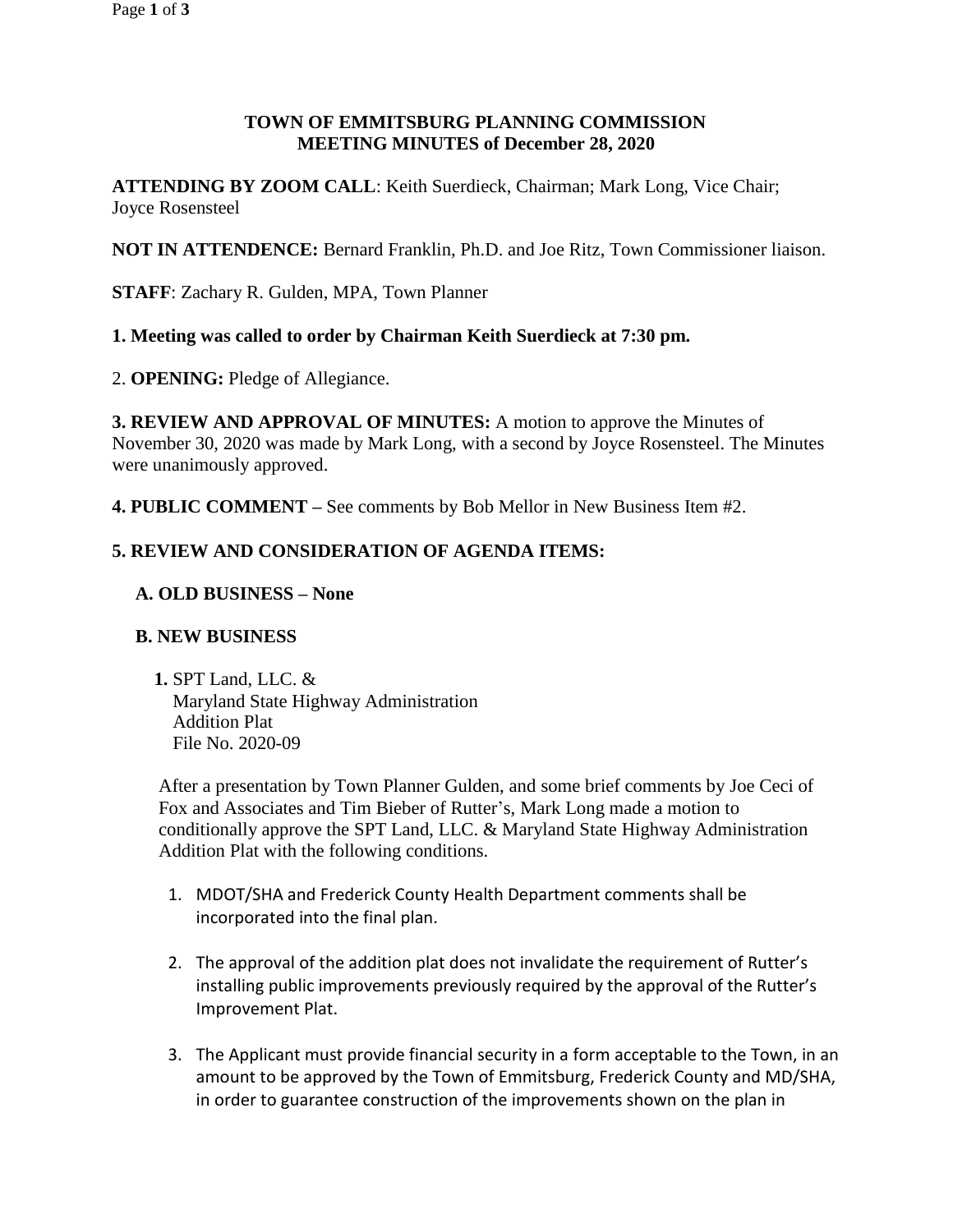accordance with Town Code §16.12.040.F. The sewer and water improvement's financial security shall contain a provision that the Town shall be informed in writing thirty (30)-days before the expiration date of any letter of credit or bond provided as a condition of approval. The water and sewer improvement financial security shall be provided before recording of the addition plat.

- 4. The applicant shall pay such fees that are charged from time to time by the Town of Emmitsburg for further reviews or permits as may be required concerning the proposed development.
- 5. The Zoning Ordinance was recently amended. Note 1 shall be revised to reflect the name change of the B-2 zoning district to "General Commercial" [Ord. No: 20-09, October 5, 2020].
- 6. The plan shall provide a signature box for the Town Mayor in accordance with Town Code §16.12.040.D.2.
- 7. The FEMA floodplain boundaries shall be shown on the plan in accordance with Town Code Chapter 17-42.
- 8. A right-of-way dedication shall be provided along where the resultant lots adjoin the public road in accordance with Frederick County Code §1-16-7(B)(3).
- 9. The scale shall be no smaller than  $1'' = 200'$  since the resultant lots are greater than 3.01 acres in accordance with Frederick County Code §1-16-7(D)(1)(b).
- 10. The lot to which the addition is to be added shall be shown at the scales mentioned in  $\S1-16-7(D)(1)(b)$  in accordance with Frederick County Code  $\S1-16-7(D)(2)$ .
- 11. The vicinity map scale shall be no smaller than  $1'' = 2,000'$  in accordance with Frederick County Code §1-16-7(D)(4).
- 12. The owners' names and liber and folio deed references for all adjoining properties shall be provided on the plan in accordance with Frederick County Code §1-16- 7(D)(5).
- 13. The Applicant shall provide a note stating that a 6-foot drainage and utility easement is to be reserved along all resulting external lot lines in accordance with Frederick County Code §1-16-7(D)(17).

The motion was seconded by Joyce Rosensteel and unanimously approved.